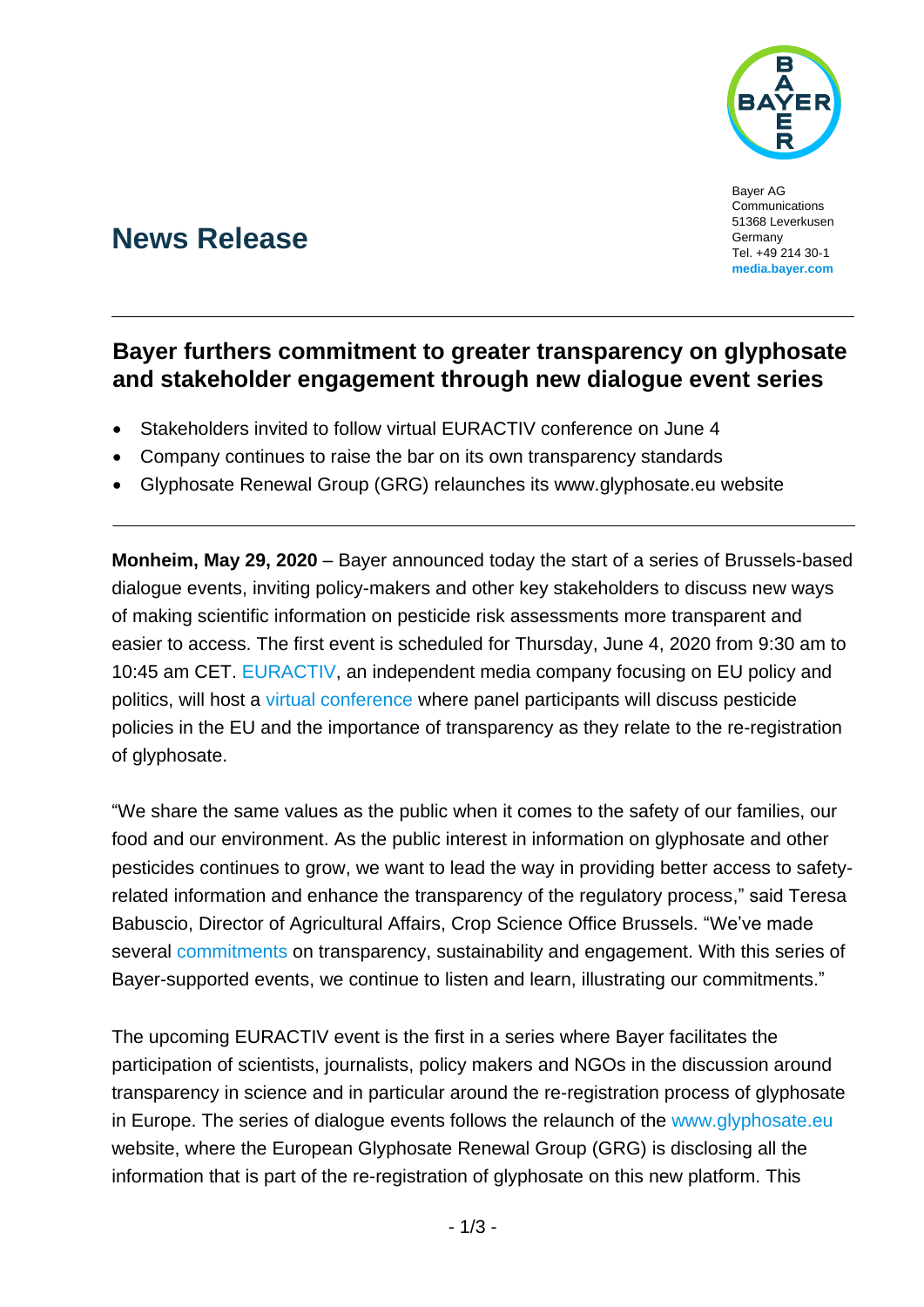includes the pre-submission meeting minutes with the regulatory authorities as well as the December 2019 renewal application, with the full non-confidential part of the 2020 dossier scheduled to follow soon. With this, stakeholders will gain access to the regulatory information and can engage in the European re-registration process. Additional background information on the role of glyphosate in sustainable agriculture can be found on a dedicated [glyphosate](https://www.bayer.com/en/glyphosate-roundup.aspx) website owned by Bayer.

### **Transparency fosters public trust in science and regulatory processes**

Noting that transparency is a catalyst for trust, Babuscio also pointed out that Bayer will continue to publicly disclose information about its agricultural innovation to reinforce the company's commitment to continually [raising the bar on transparency standards.](https://media.bayer.com/baynews/baynews.nsf/id/Bayer-raises-the-bar-in-transparency-sustainability-and-engagement)

In December 2017, Bayer launched its [transparency initiative,](https://www.cropscience.bayer.com/transparency-crop-science) making its full, in-depth crop protection safety studies accessible via its dedicated web-based platform. To date, the company has made information available for 28 active substances, including all 107 Bayer-owned glyphosate safety study reports that were submitted as part of the last regulatory authorization process in the European Union.

Bayer will continue its path to enhanced transparency beyond glyphosate. Two new information modules on genetically modified (GM) seeds and plant breeding will provide new insights and explanations regarding the regulatory science process. Additionally, Bayer is [opening its labs](https://media.bayer.com/baynews/baynews.nsf/id/Bayer-expands-commitment-to-transparency-in-2020) to show how rigorously its products and technologies are tested in order to ensure their safety, efficacy and sustainability.

### **About Bayer**

Bayer is a global enterprise with core competencies in the life science fields of health care and nutrition. Its products and services are designed to benefit people by supporting efforts to overcome the major challenges presented by a growing and aging global population. At the same time, the Group aims to increase its earning power and create value through innovation and growth. Bayer is committed to the principles of sustainable development, and the Bayer brand stands for trust, reliability and quality throughout the world. In fiscal 2019, the Group employed around 104,000 people and had sales of 43.5 billion euros. Capital expenditures amounted to 2.9 billion euros, R&D expenses to 5.3 billion euros. For more information, go to [www.bayer.com.](http://www.bayer.com/)